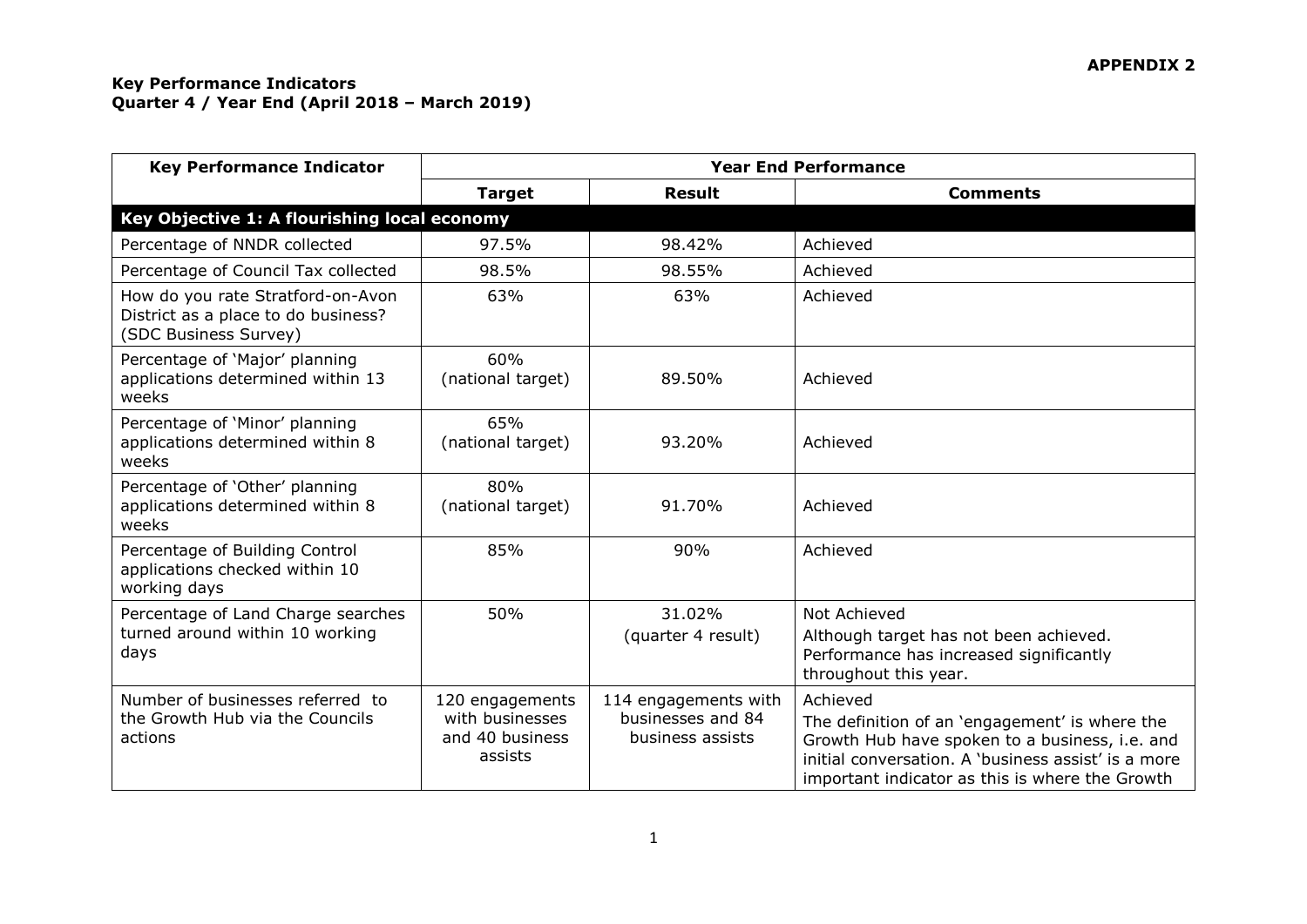| <b>Key Performance Indicator</b>                                                                                                       | <b>Year End Performance</b> |                  |                                                        |  |  |
|----------------------------------------------------------------------------------------------------------------------------------------|-----------------------------|------------------|--------------------------------------------------------|--|--|
|                                                                                                                                        | <b>Target</b>               | <b>Result</b>    | <b>Comments</b>                                        |  |  |
|                                                                                                                                        |                             |                  | Hub have gone on to help with more detailed<br>advice. |  |  |
| Key Objective 2: People and their environment                                                                                          |                             |                  |                                                        |  |  |
| Number of empty properties brought<br>back into use                                                                                    | 25<br>(per annum)           | 26               | Achieved                                               |  |  |
| Success of anti-social behaviour<br>interventions in reducing the<br>percentage of high risk victims to a<br>lower risk                | 70%                         | 81%              | Achieved                                               |  |  |
| Residual household waste per<br>household (kg's)                                                                                       | $<$ 385 kg's<br>(per annum) | 378 kg's         | Achieved                                               |  |  |
| Percentage of household waste sent<br>to reuse, recycling and composting                                                               | >61%                        | 59.5%            | Not Achieved                                           |  |  |
| Number of visits and percentage<br>increase in usage of each SDC<br>Leisure Centre compared to the<br>same period of the previous year | 1,000,000 visits            | 1,040,906 visits | Achieved                                               |  |  |
| Percentage of time CCTV room is<br>operational                                                                                         | 97%                         | 97.4%            | Achieved                                               |  |  |
| Key Objective 3: Responsible community leadership                                                                                      |                             |                  |                                                        |  |  |
| Number of days taken to process<br>Housing Benefit/Council Tax<br>Reduction Scheme new claim and<br>change events                      | 17 days                     | 9 days           | Achieved                                               |  |  |
| Percentage accuracy of which<br>Housing Benefit/Council Tax<br>Reduction Scheme new claims and<br>change events are processed          | 90%                         | N/A              | This indicator is no longer reported.                  |  |  |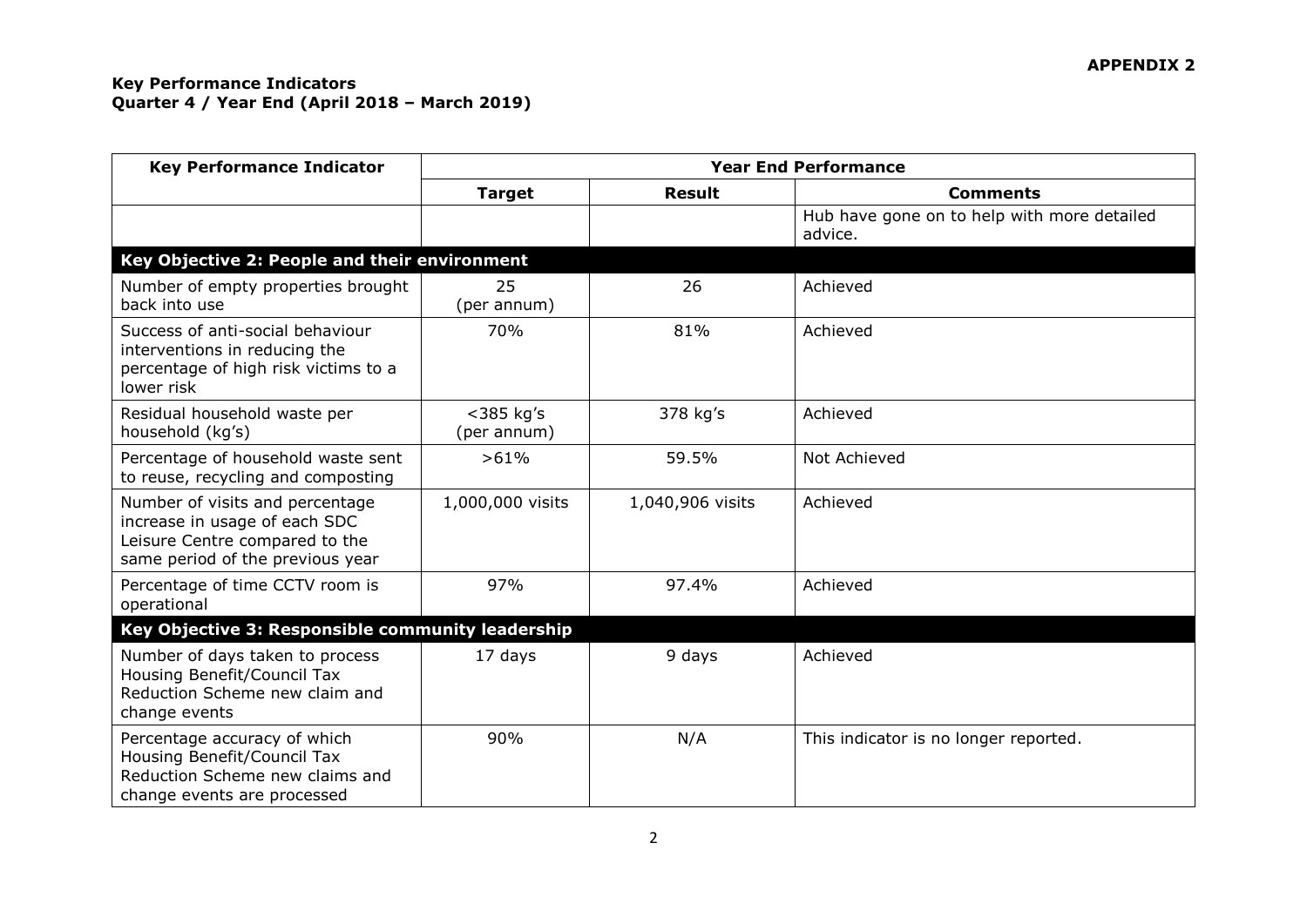# **APPENDIX 2**

| <b>Key Performance Indicator</b>                                                                                                                                             | <b>Year End Performance</b>                         |                                                                                                             |                                                                                                                                                              |
|------------------------------------------------------------------------------------------------------------------------------------------------------------------------------|-----------------------------------------------------|-------------------------------------------------------------------------------------------------------------|--------------------------------------------------------------------------------------------------------------------------------------------------------------|
|                                                                                                                                                                              | <b>Target</b>                                       | <b>Result</b>                                                                                               | <b>Comments</b>                                                                                                                                              |
| Proportion of homeless decisions (%)<br>that were prevented/relieved<br>measured against other outcomes                                                                      | New indicator -<br>baseline year                    | 76.1%                                                                                                       | $N/A$ – new indicator                                                                                                                                        |
| Percentage of Home Choice Plus<br>applications assessed and applicant<br>notified of decision within 10 working<br>days                                                      | 75%                                                 | 79.89%                                                                                                      | Achieved                                                                                                                                                     |
| Percentage of Disabled Facilities<br>Grants (DFG) applications which are<br>processed within the average end to<br>end time (referral to completion) of<br>244 calendar days | 210 calendar days<br>(average)                      | 174 days                                                                                                    | Achieved                                                                                                                                                     |
| The number and locations of<br>Customer Access Terminals (CAT)<br>installed per annum                                                                                        | <b>TBC</b> following<br>review                      | 0                                                                                                           | Not Achieved<br>Work has been delayed on this initiative whilst<br>the arrangements for the Visitor Information<br>Centre have been finalised.               |
| <b>Corporate Health Indicators</b>                                                                                                                                           |                                                     |                                                                                                             |                                                                                                                                                              |
| Number of sick days per Full Time<br>Employee                                                                                                                                | 7.5 days<br>(annual target)                         | $6.73$ days                                                                                                 | Achieved                                                                                                                                                     |
| Number of Corporate Complaints<br>(only the complaints deemed to be<br>justified after investigation into the<br>complaint)                                                  | No target set -<br>reported for<br>information only | A total of 32 complaints<br>were received during<br>2018/19. 18 of these<br>complaints were<br>'justified'. | $N/A$ – this indicator has no target set, reported<br>for information only.                                                                                  |
| Percentage of invoices paid within 10<br>days (excluding creditors who have<br>their own bespoke payment terms)                                                              | 99%                                                 | 96.3%                                                                                                       | Not Achieved<br>The performance for the year has been below<br>target, however, consistent improvements have<br>been made throughout the year which resulted |